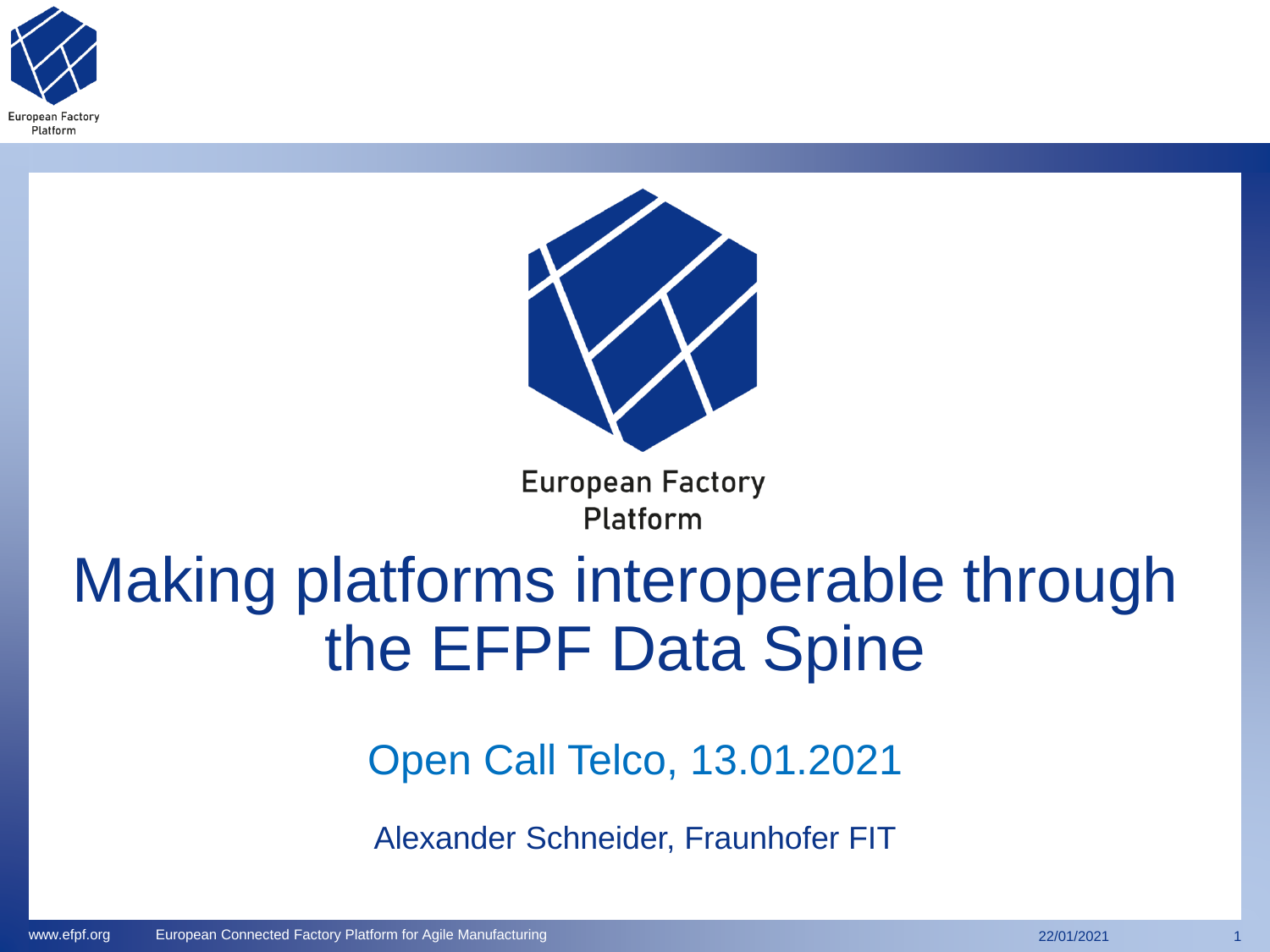

Platform

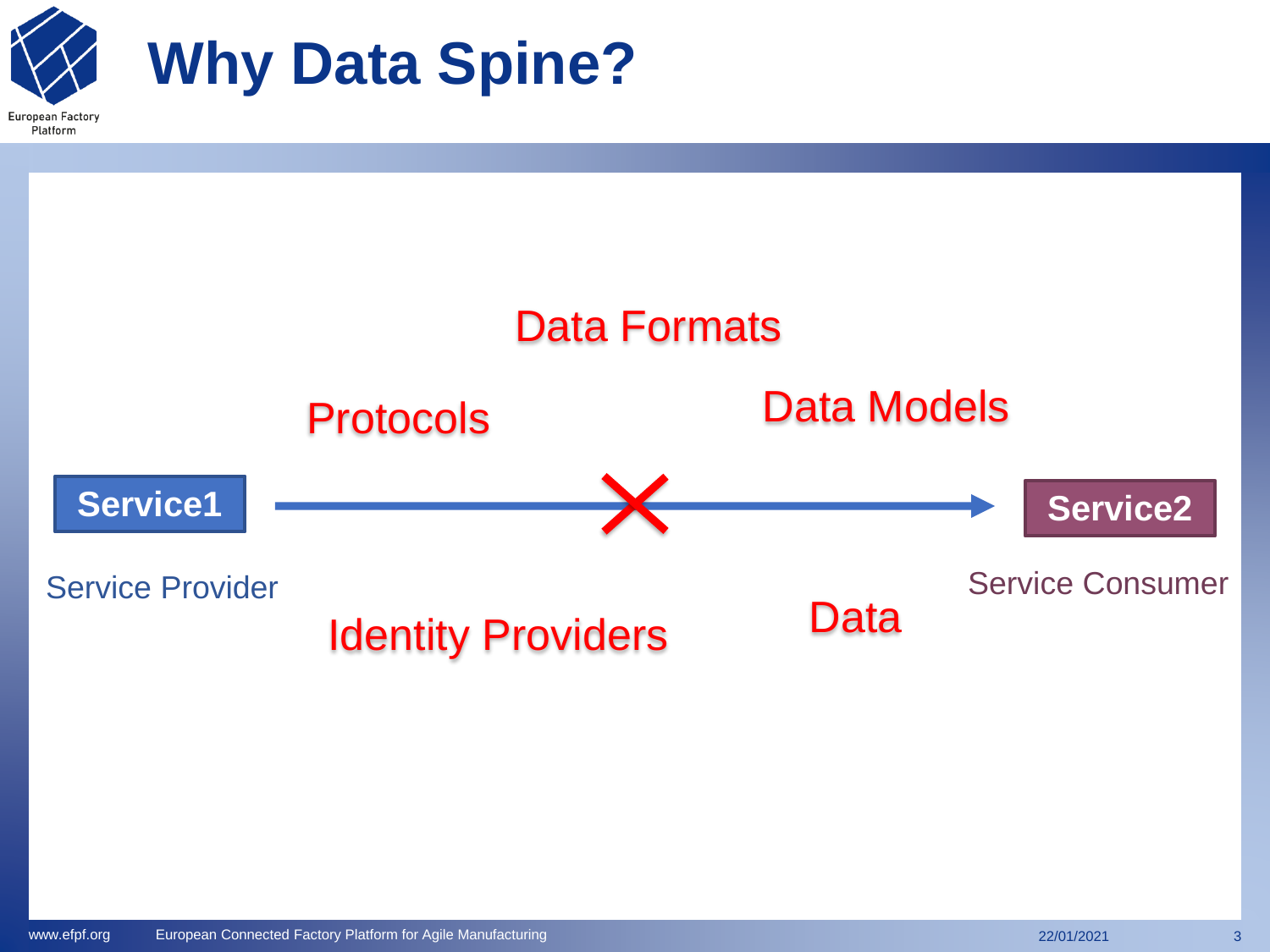

Platform

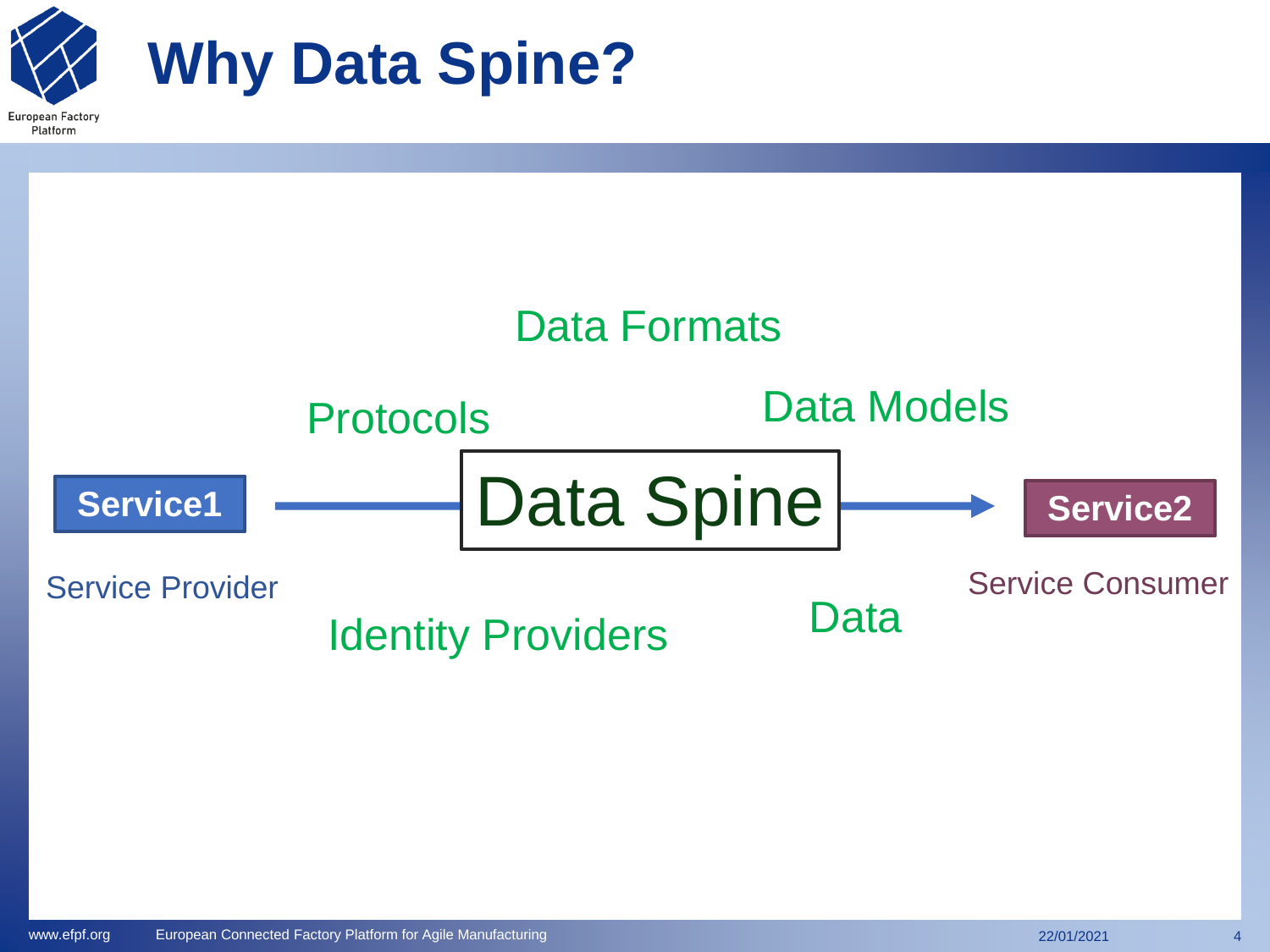

- **It is an Integration and Communications Layer.**
- **Example 15 main purpose is to bridge protocol heterogeneity** and provide uniform access to services between base platforms and apps/tools.
- **.** It supports **routing** of data (pub/sub and req/resp) and **transformation of data models**.
- It provides **security** and identity & access management (e.g. SSO) facilities.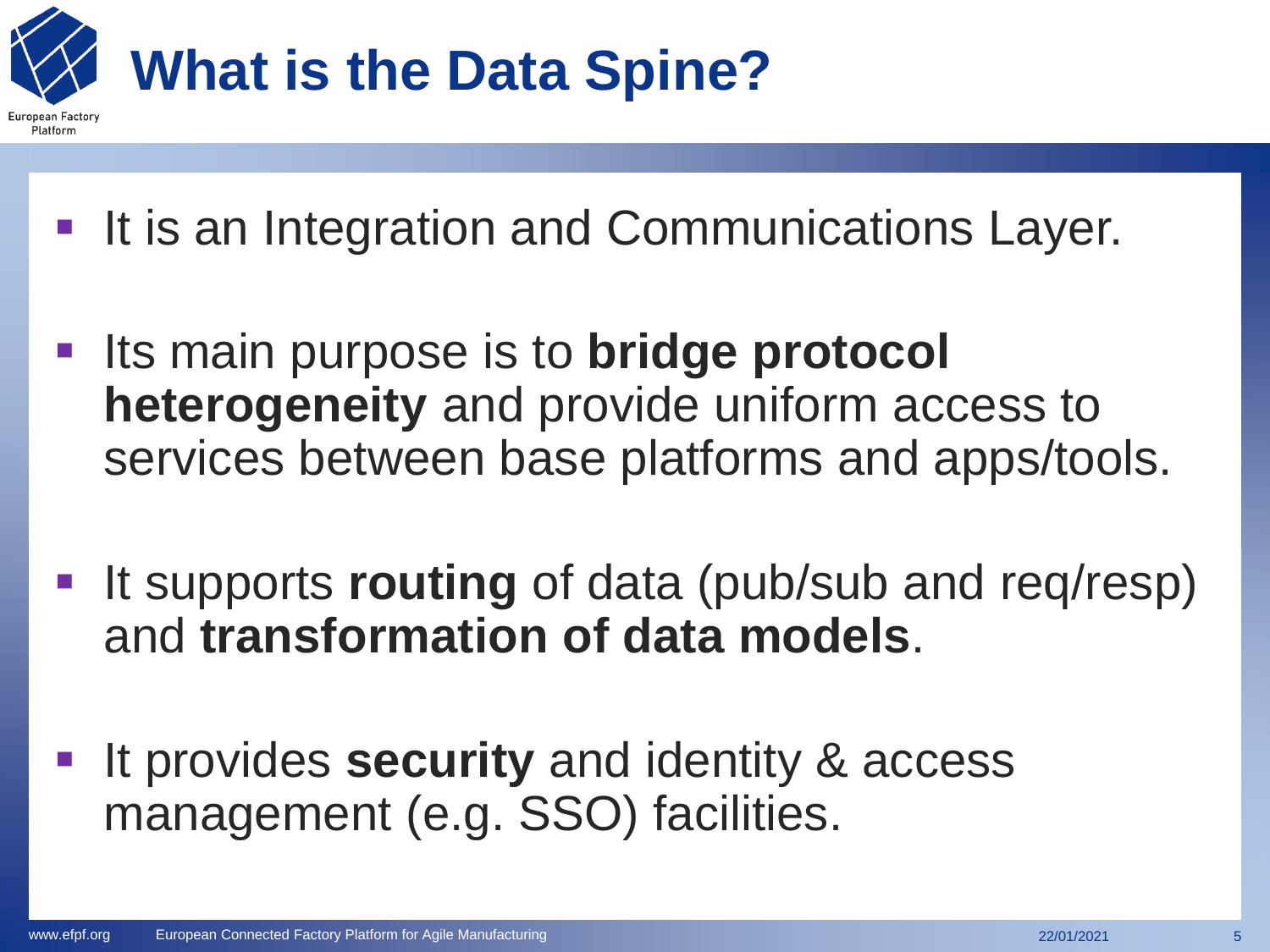## **EFPF Ecosystem Architecture**

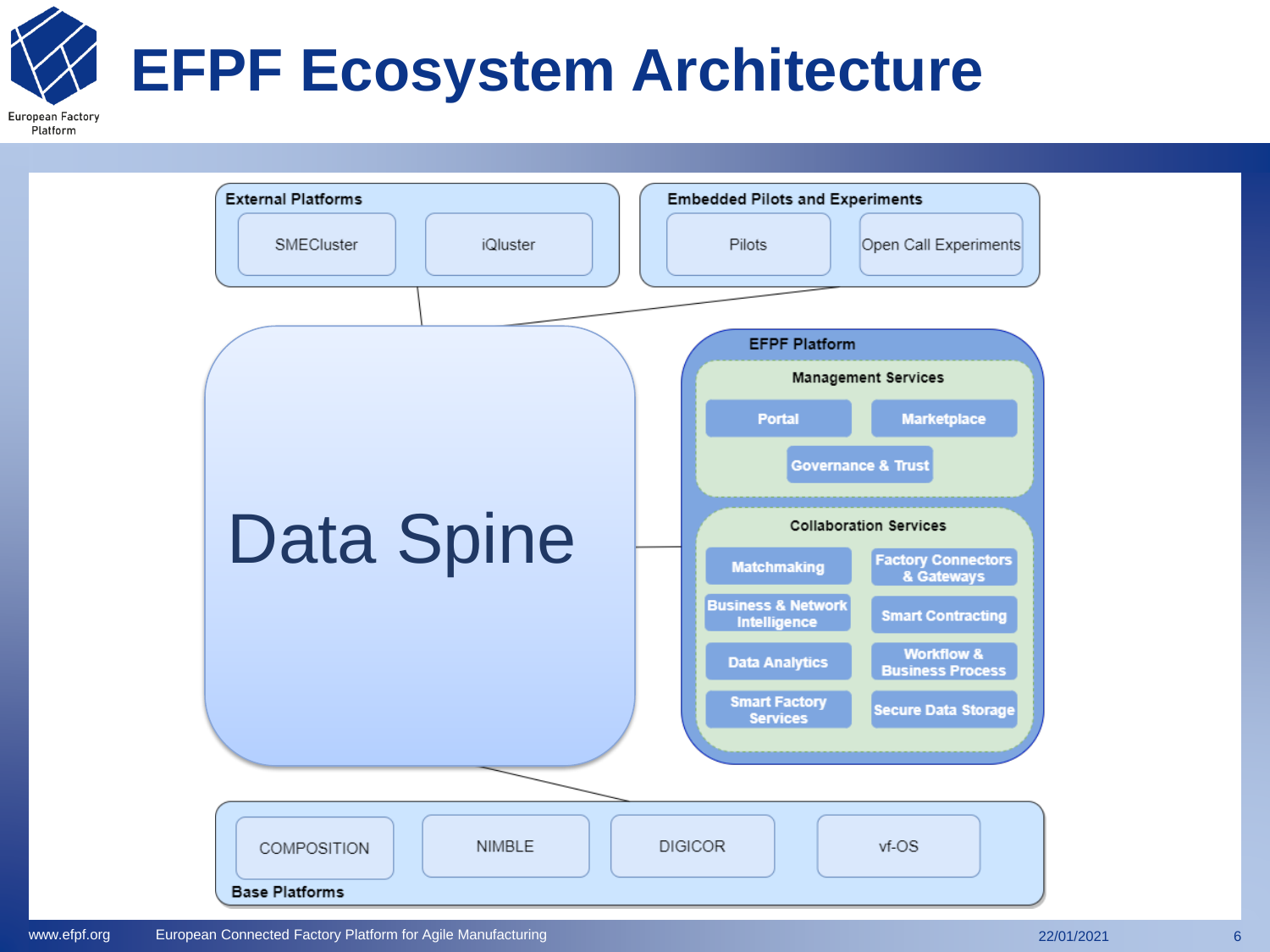# **EFPF Ecosystem Architecture**

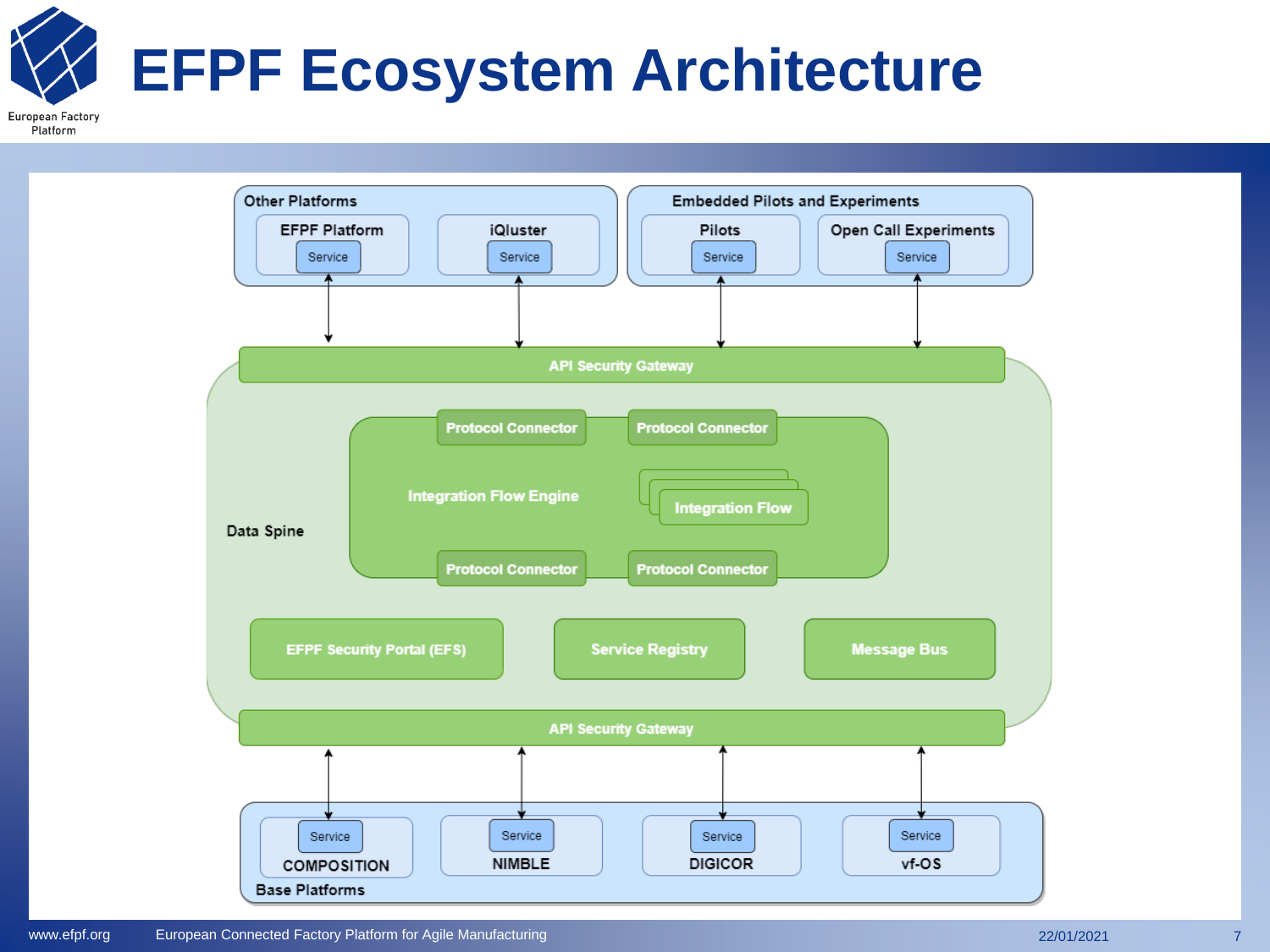# **Realisation of Interoperable Data Spine**

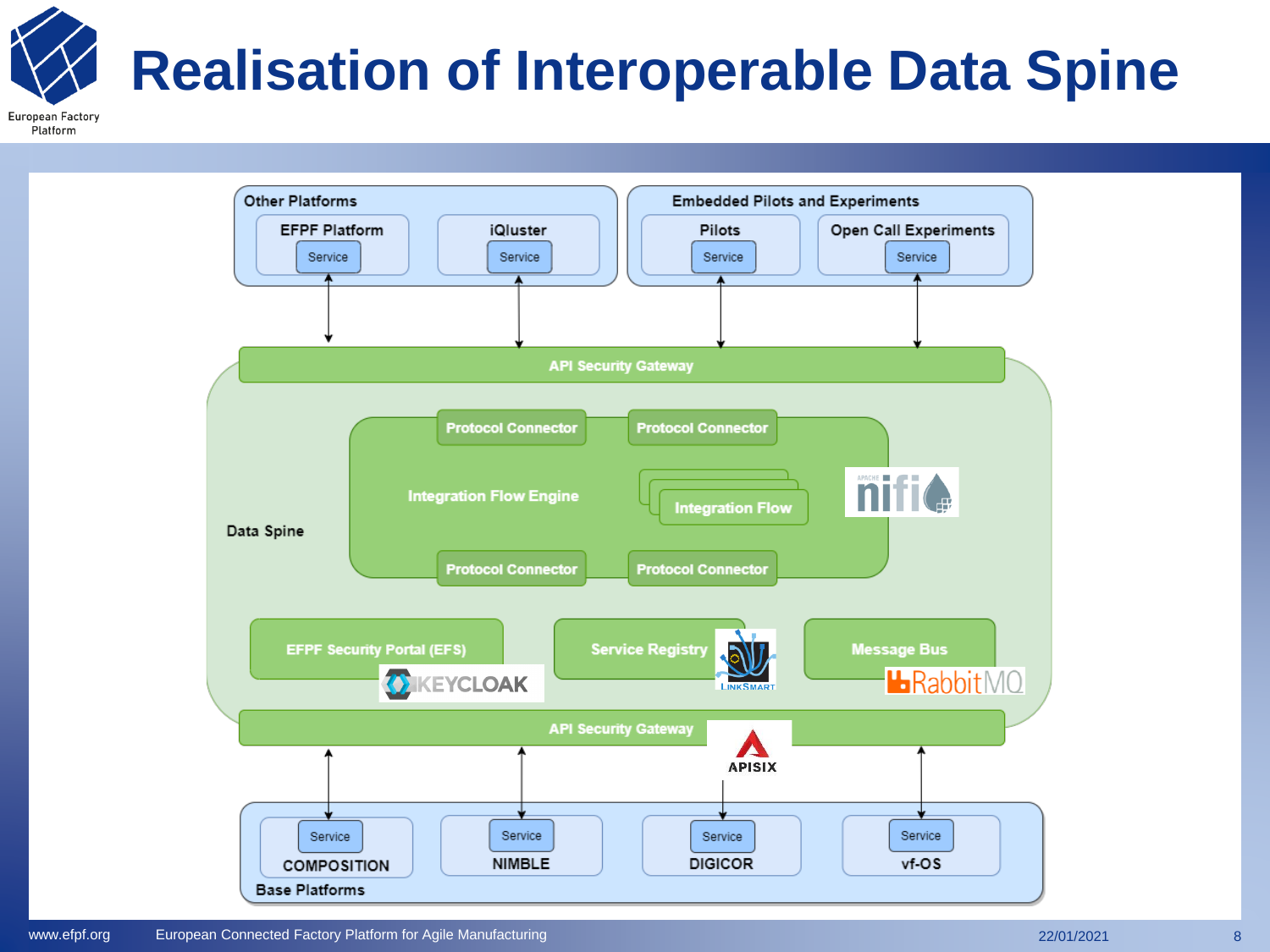### **Achieving Data Model Interoperability**





- One-to-one translation approach used:
	- Each custom data model is translated to a standard data model (e.g. OPC-UA, UBL, OGC SensorThings) using one of the data model transformation tools.
	- In case one data model changes, just one transformation tool has to be changed (w.r.t. one-to-many translation approach)
- Tools considered for transforming the data models:
	- NiFi processors [Jolt, ExcScript, XSLT, ...]
	- Ad-hoc microservices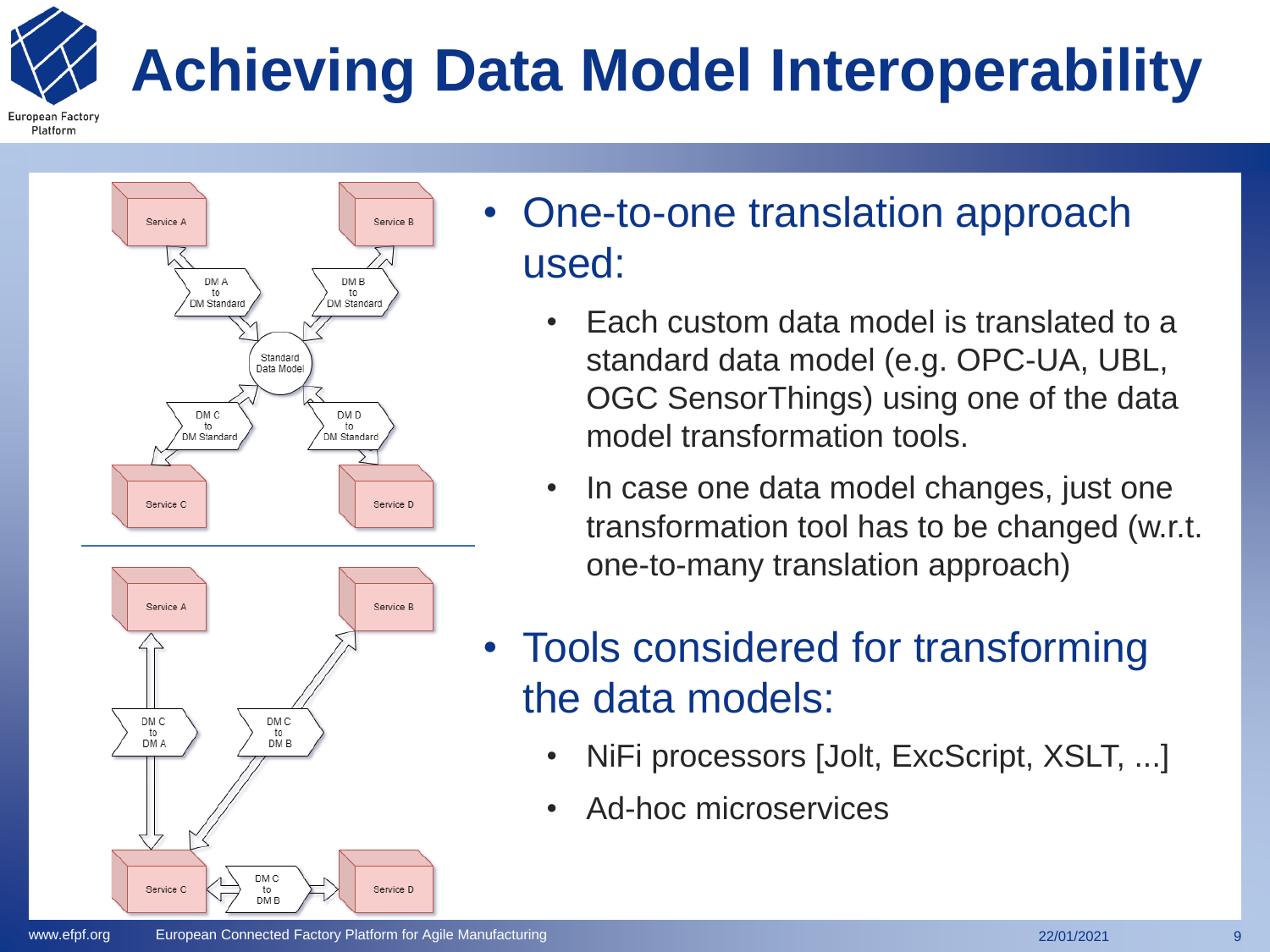

- API Security Gateway
	- **Policy Enforcement Point**



### **EFPF Security Portal (EFS)**

▪ SSO

Platform

- **User & Policy Management**
- **Token Translation Service**
- Policy Enforcement **Service**



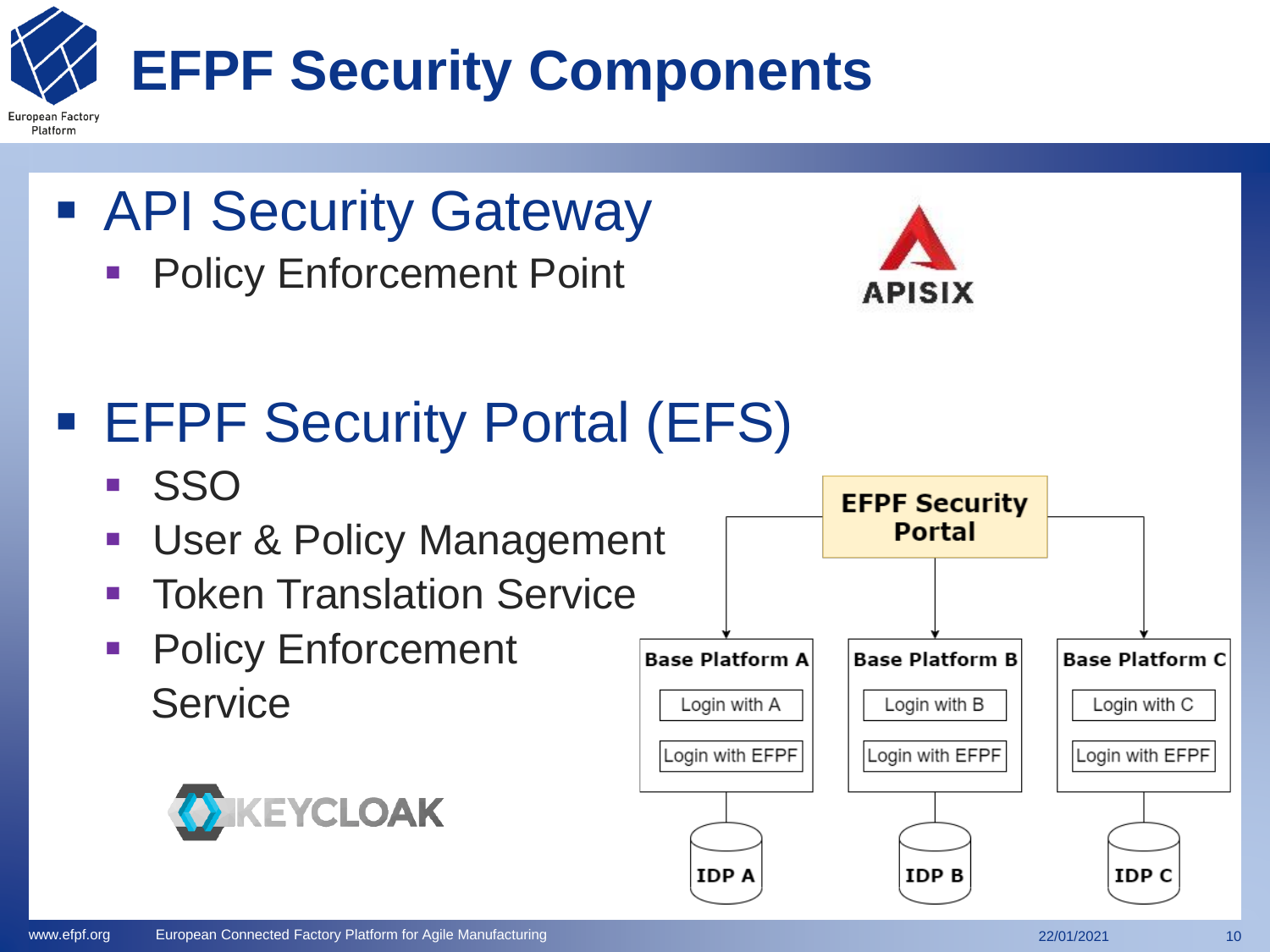

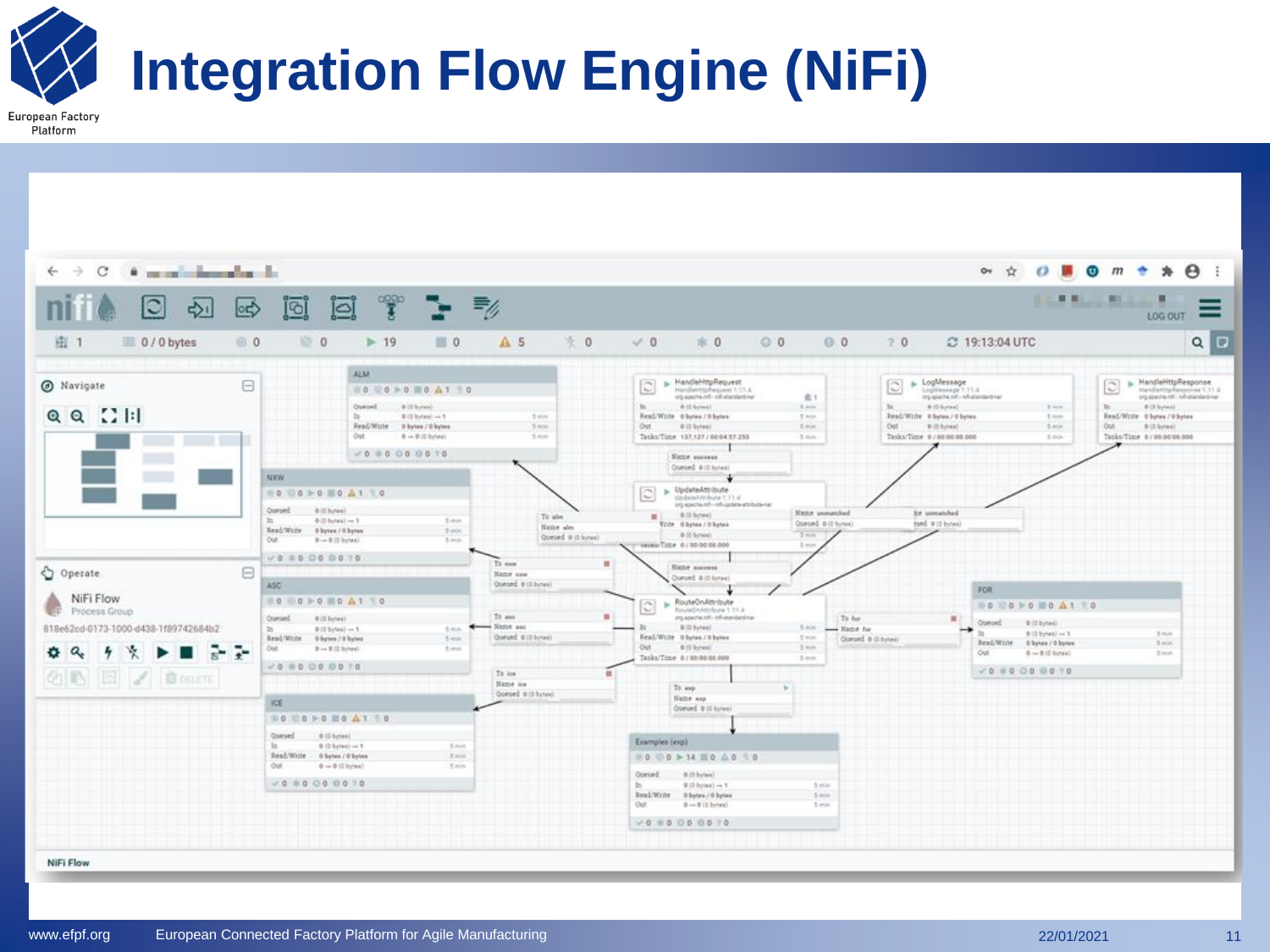### **Data Spine Components' Interaction**

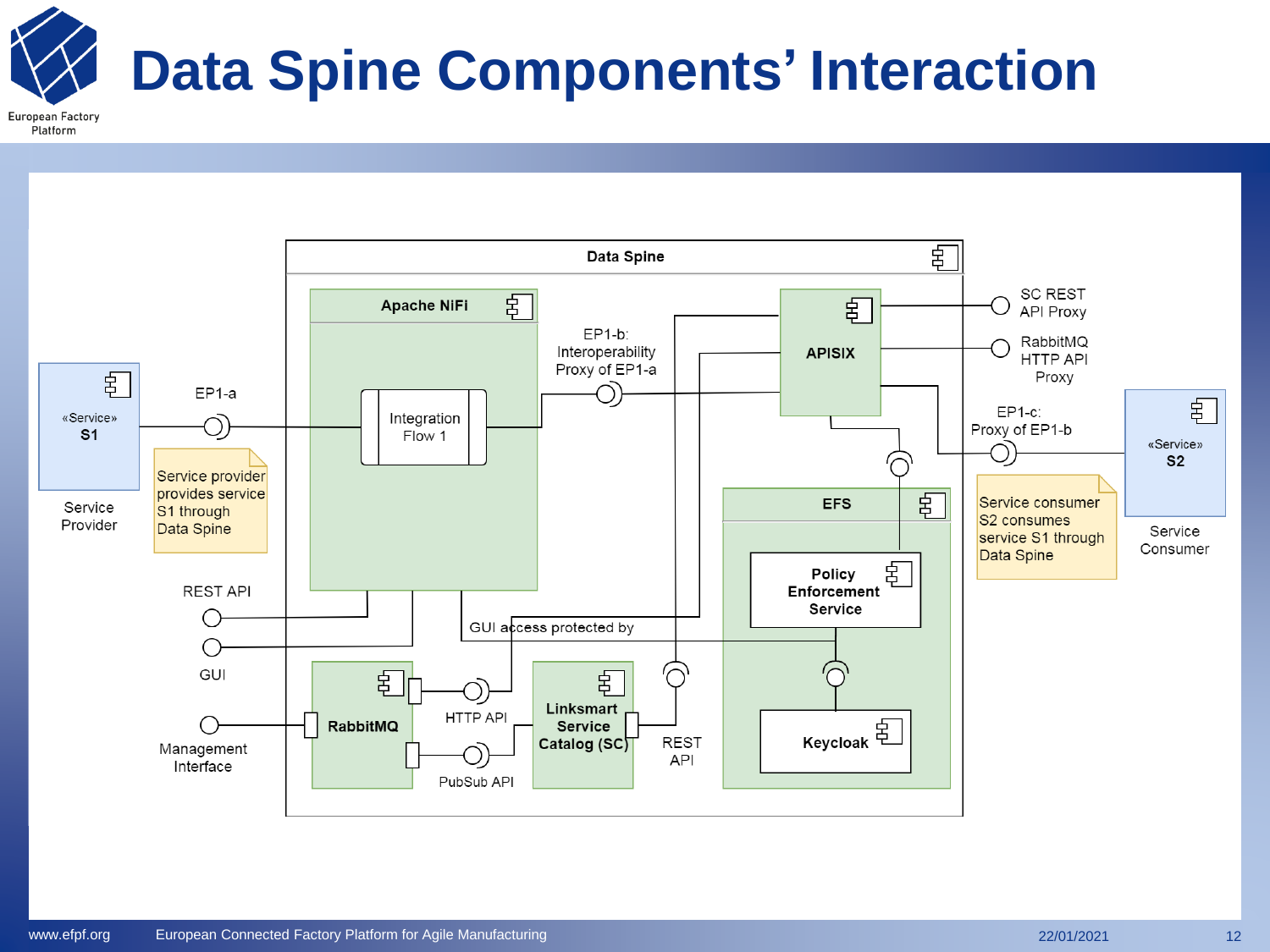### **Example: Predictive Maintenance**

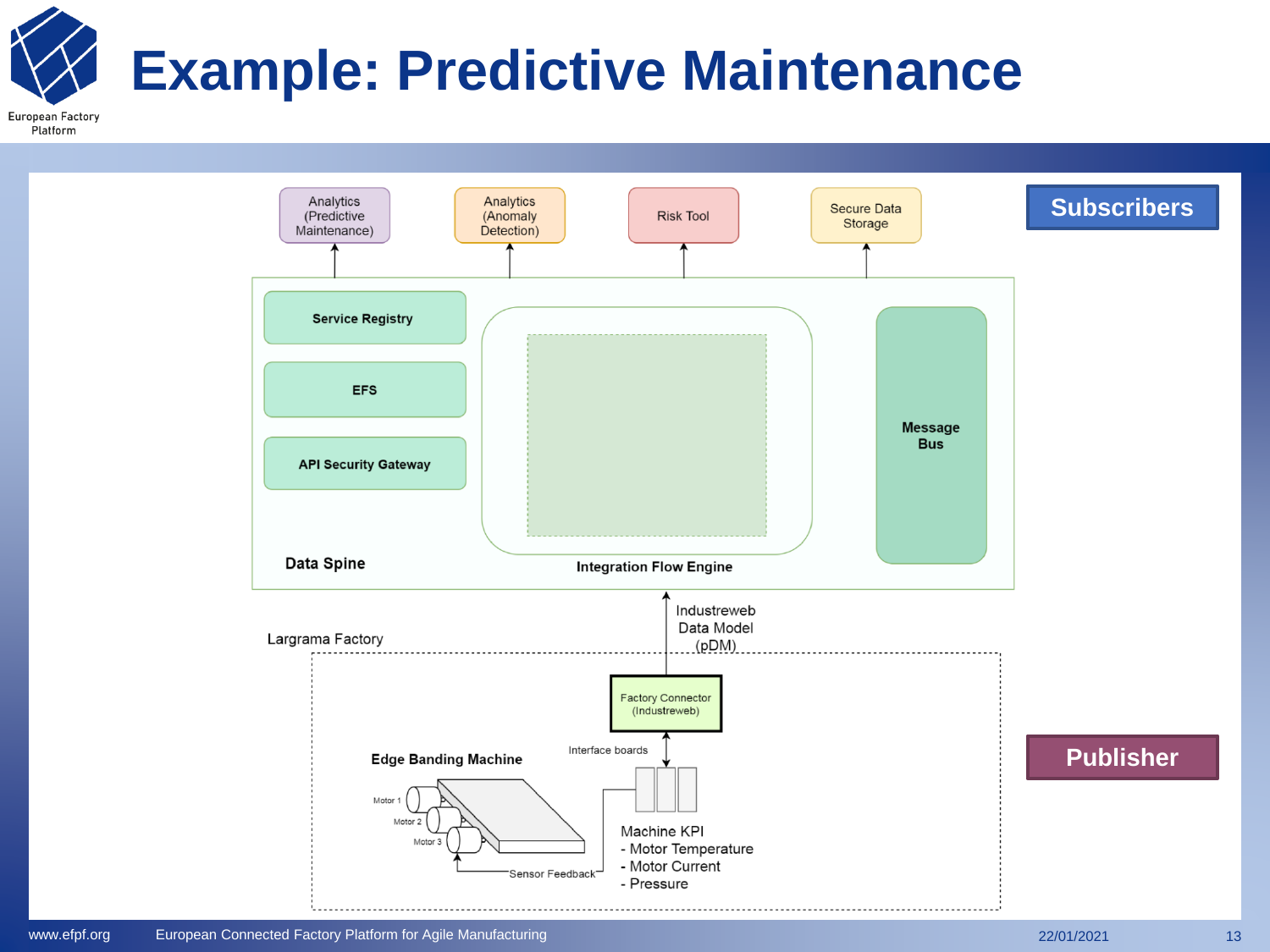

**European Factory** Platform

#### Available from EFPF Portal